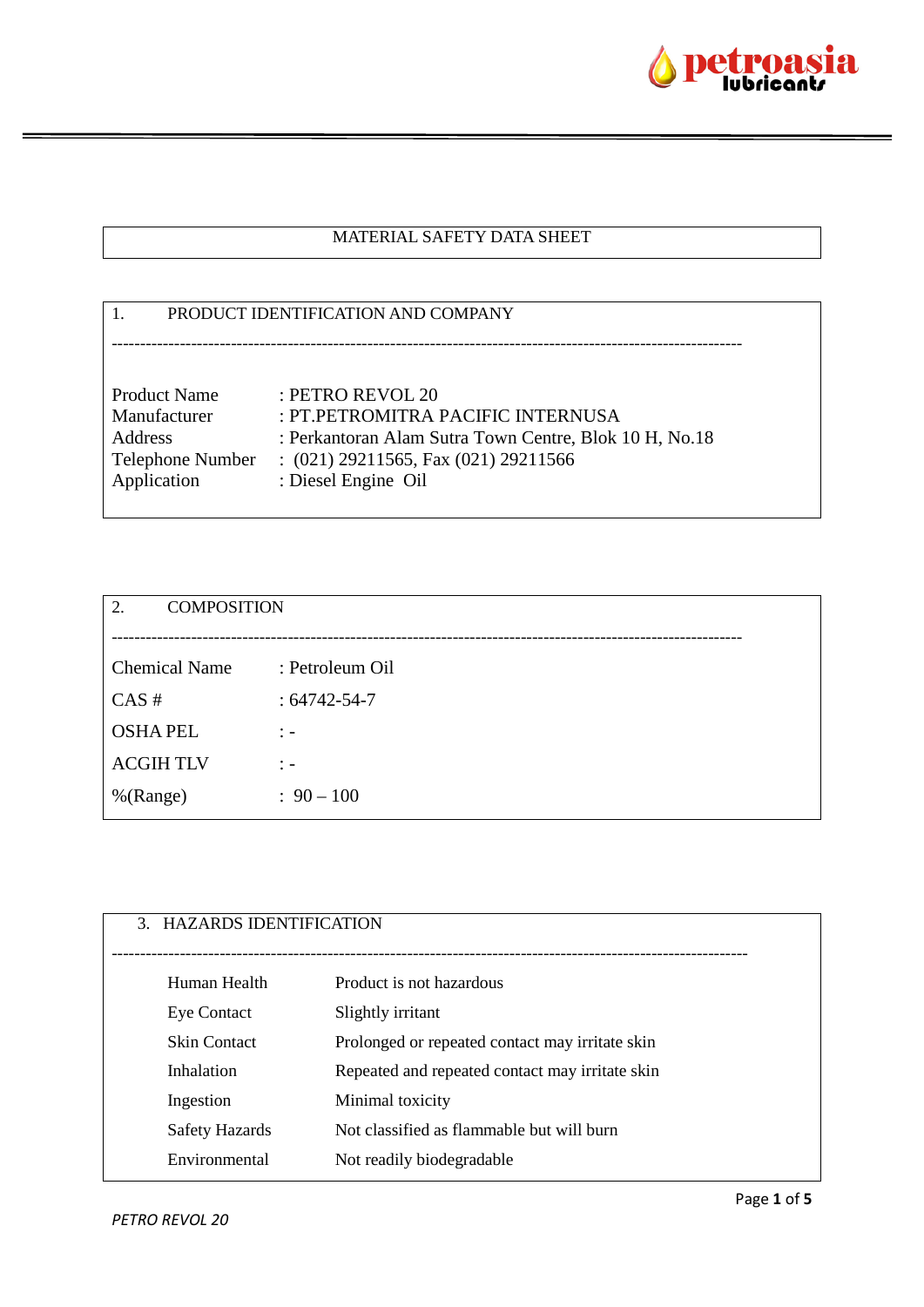

| 4. | <b>FIRST AID</b>    |                                                                                                                                          |
|----|---------------------|------------------------------------------------------------------------------------------------------------------------------------------|
|    | <b>Eye Contact</b>  | Flush eyes with large amount of water until irritation subsides. If<br>irritation persists, get medical attention                        |
|    | <b>Skin Contact</b> | Flush with large amount of water, use soap if available. Remove<br>contaminated clothing. If irritation persists, get medical attention. |
|    | Inhalation          | Remove to fresh air. If rapid recovery does not occur, get medical<br>attention                                                          |
|    | Ingestion           | Do not induce vomiting. If rapid recovery does not occur, get<br>medical attention                                                       |

| 5.<br><b>FIRE FIGHTING MEASURES</b>            |                                                              |  |
|------------------------------------------------|--------------------------------------------------------------|--|
|                                                |                                                              |  |
| Flash Point, 0C                                | : 240                                                        |  |
| <b>Extinguishing Media</b>                     | : Dry chemical, Foam or CO2                                  |  |
| <b>Special Fire Fighting Procedures</b>        | : For fire fighter involving this material, do not enter any |  |
|                                                | enclosed or confined fire space without proper               |  |
| protective equipment, including self contained |                                                              |  |
|                                                | breathing apparatus                                          |  |
| <b>Combustion Products</b>                     | : Oxides of carbon                                           |  |
|                                                |                                                              |  |

### 6. ACCIDENTAL RELEASE MEASURES

--------------------------------------------------------------------------------------------------------------------------- Clean-up Procedures Stop the source of leak or realease and contain spill if possible. Cover spill with generous amount of inert absorbent material such as sand of earth Sweep up and remove to suitable, clearly marked containers for disposal in accordance with local regulations. Scrub contaminated area with detergent and water. Pick up liquid with additional absorbent material and dispose as above. Wear proper protective equipment during clean-up

| <b>HANDLING AND STORAGE</b> |                                                                                                                                                                                        |
|-----------------------------|----------------------------------------------------------------------------------------------------------------------------------------------------------------------------------------|
| <b>Handling</b>             | Handling temperatures should not exceed 70°C. Wear proper safety<br>protective equipment. Wash hands thoroughly after handling. Water<br>contamination and spillage should be avoided. |
| Storage                     | Storage temperatures should be maintained between 0 to 50°C.<br>toxic fumes may be evolved from decomposition of<br>Odorous and<br>product if stored above the safe temperature.       |

.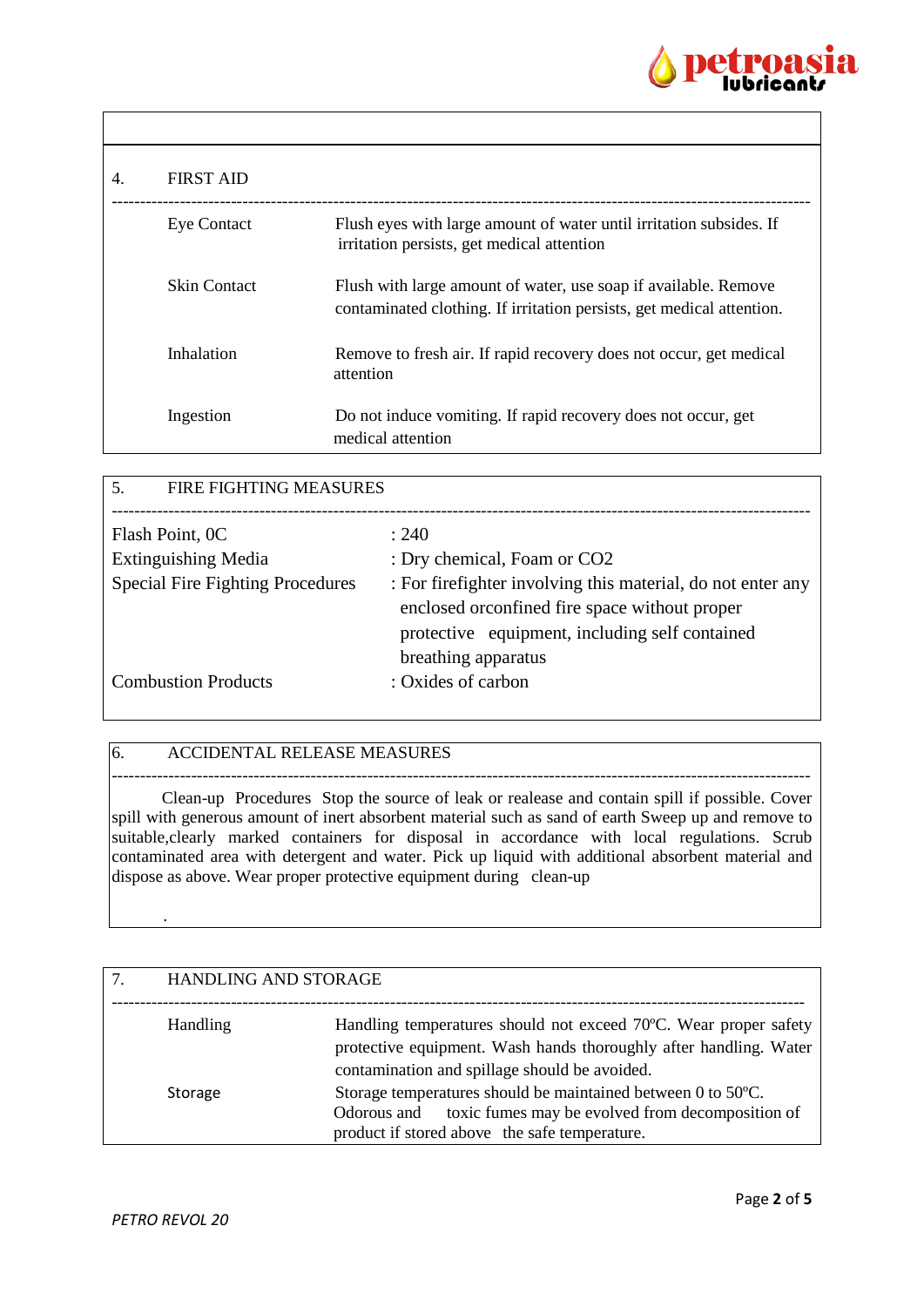

| 8. | EXPOSURE CONTROL/PERSONAL PROTECTION |                                                                                                       |
|----|--------------------------------------|-------------------------------------------------------------------------------------------------------|
|    | <b>Exposure Limits</b>               | Threshold Limit Values for oil mist is recommended to be controlled                                   |
|    |                                      | at 5 mg/m <sup>3</sup> or lower for exposure of 8 hours daily                                         |
|    | Ventilation                          | Use exhaust ventilation to keep below exposure limits                                                 |
|    | Eye Protection                       | Wear safety glasses or face shields if splashing is likely to occur                                   |
|    | <b>Skin Protection</b>               | Avoid repeated and prolonged contact with product. Use oil resistant<br>gloves                        |
|    | Respiratory                          | Not normally required unless in confined                                                              |
|    | Protection                           |                                                                                                       |
|    | <b>Body Protection</b>               | Use proper protection equipment to avoid contact. Wear PVC apron i<br>if splashes are likely to occur |

## 9. PHYSICAL AND CHEMICAL PROPERTIES

| Appearance and odor      | : Brown liquid and characteristic odor |
|--------------------------|----------------------------------------|
| Density @ 15oC           | : 0.8863                               |
| Boiling Point (oC)       | : Not determined                       |
| Melting point $(oC)$     | : Not applicable                       |
| Pour Point               | : NA                                   |
| Flash Point, oC          | : 240                                  |
| Solubility in water      | <b>Non</b>                             |
| Vapour Density $(air=1)$ | : Not determined                       |
| <b>Evaporation</b> rate  | : Not determined                       |
| (Butyl Acetate=1)        |                                        |
|                          |                                        |

| 10. | STABILITY AND REACTIVITY |                                                                                 |
|-----|--------------------------|---------------------------------------------------------------------------------|
|     | Stability                | Product is stable under normal use conditions                                   |
|     | <b>Thermal</b>           | Carbon monoxide, carbon dioxide, oxides of sulphur and nitrogen                 |
|     | Decomposition            | organic and inorganic compound may evolve when subject to heat or<br>combustion |
|     | Hazardous                | Will not occur undeer normal conditions                                         |
|     | Polymerisation           |                                                                                 |
|     | Incompatible             | Strong oxidizing agents. Strong acids                                           |
|     | Materials                |                                                                                 |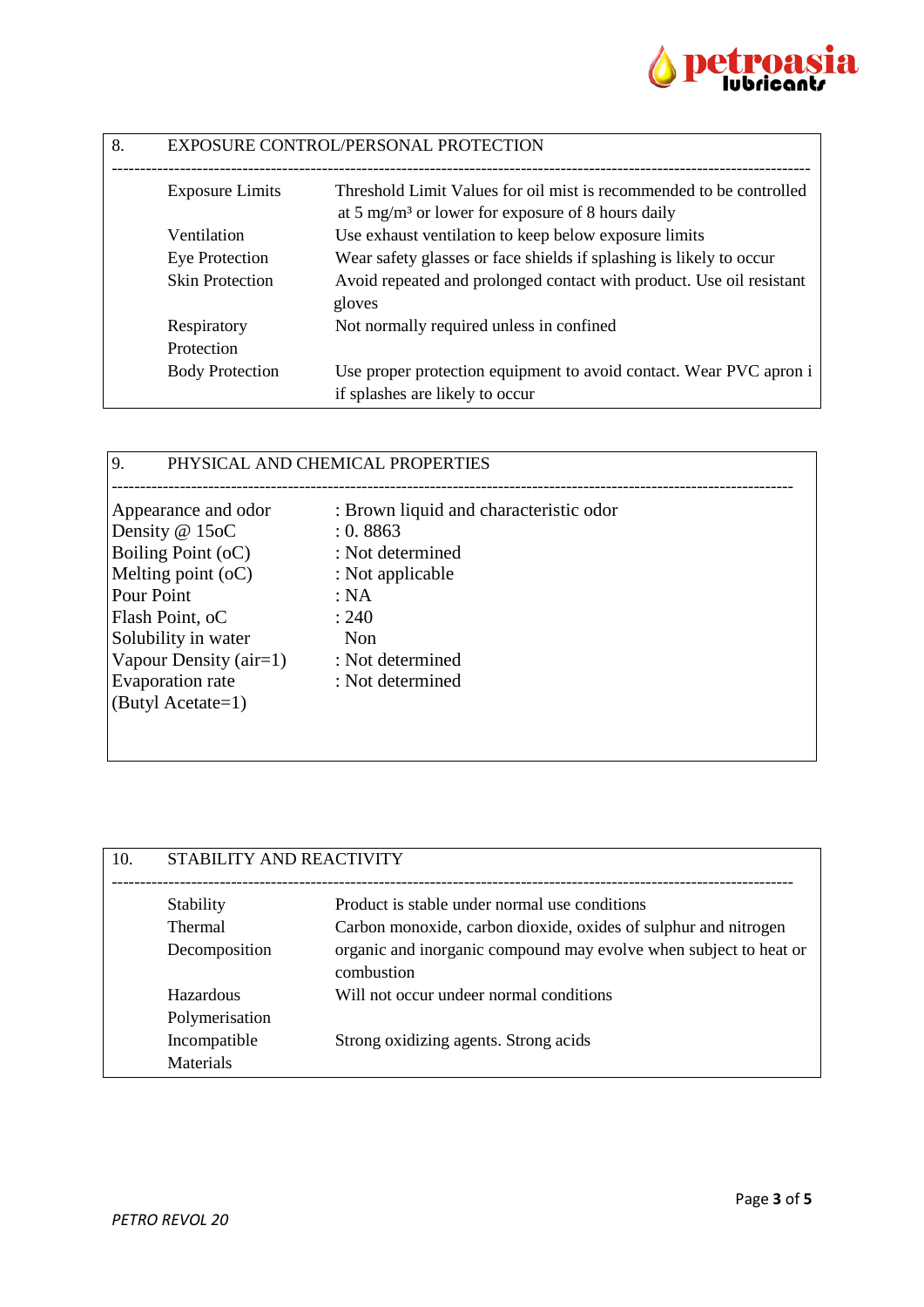

| 11. | TOXICOLOGICAL INFORMATION       |                                                                                                                                                                                                                                                                           |
|-----|---------------------------------|---------------------------------------------------------------------------------------------------------------------------------------------------------------------------------------------------------------------------------------------------------------------------|
|     | <b>Basis</b>                    | No toxicological data is available for this product. Information is<br>provided based on the addtives, other components and base stock<br>used                                                                                                                            |
|     | <b>Acute Exposure</b><br>- Oral | LD 50 expected to be above 2000 mg/kg.                                                                                                                                                                                                                                    |
|     | <b>Acute Exposure</b><br>- Skin | LD 50 expected to be above 2000 mg/kg.                                                                                                                                                                                                                                    |
|     | Inhaltion<br>Eye Irritation     | Repeated or prolonged exposure to oil mists may cause irritation<br>Slight irritant                                                                                                                                                                                       |
|     | <b>Skin Irritation</b>          | Not a skin irritant unless repeated or prolonged contact                                                                                                                                                                                                                  |
|     | Respiratory                     | Slight irritant                                                                                                                                                                                                                                                           |
|     | Irritation                      |                                                                                                                                                                                                                                                                           |
|     | Carcinogenicity                 | No data to suggest that product is carcinogenic                                                                                                                                                                                                                           |
|     | Mutagenicity                    | No data to suggest that product is mutagenic                                                                                                                                                                                                                              |
|     | Other Information               | Brief contact with used oil is not expected to have serious effect in                                                                                                                                                                                                     |
|     |                                 | humans if he oil is removed thoroughly by washing with soap and<br>water                                                                                                                                                                                                  |
|     |                                 | Used engine oils may contain harmful impurities that have<br>accumulate during use. The concentration of such impurities will<br>depend on use and they present risks to health and the environment<br>on disposal. All used oils should be handled with caution and skin |
|     |                                 | contact should be avoided                                                                                                                                                                                                                                                 |

| 12. | <b>ECOLOGICAL INFORMATION</b> |                                                                                                                                                                                                      |
|-----|-------------------------------|------------------------------------------------------------------------------------------------------------------------------------------------------------------------------------------------------|
|     | <b>Basis</b>                  | No ecological data is available for this product. Information is<br>provided base on the additives, other components and base stock<br>used.                                                         |
|     | Mobility                      | Liquid under most environmental conditions. Floats on water. It is<br>absorbeb by soil and will not be mobile                                                                                        |
|     | Persistance/                  | Not readily biodegradable. Major constituents are expected to be<br>inherently Degradability be inherently biodegradable, but the product<br>contains components that may persist in the environment |
|     | <b>Bioaccumulation</b>        | Has the potential to bioaccumulate                                                                                                                                                                   |
|     | Ecotoxicity                   | Poor soluble mixture. Practically non-toxic to aquatic organisms.<br>May caused physical fouling of aquatic organisms                                                                                |